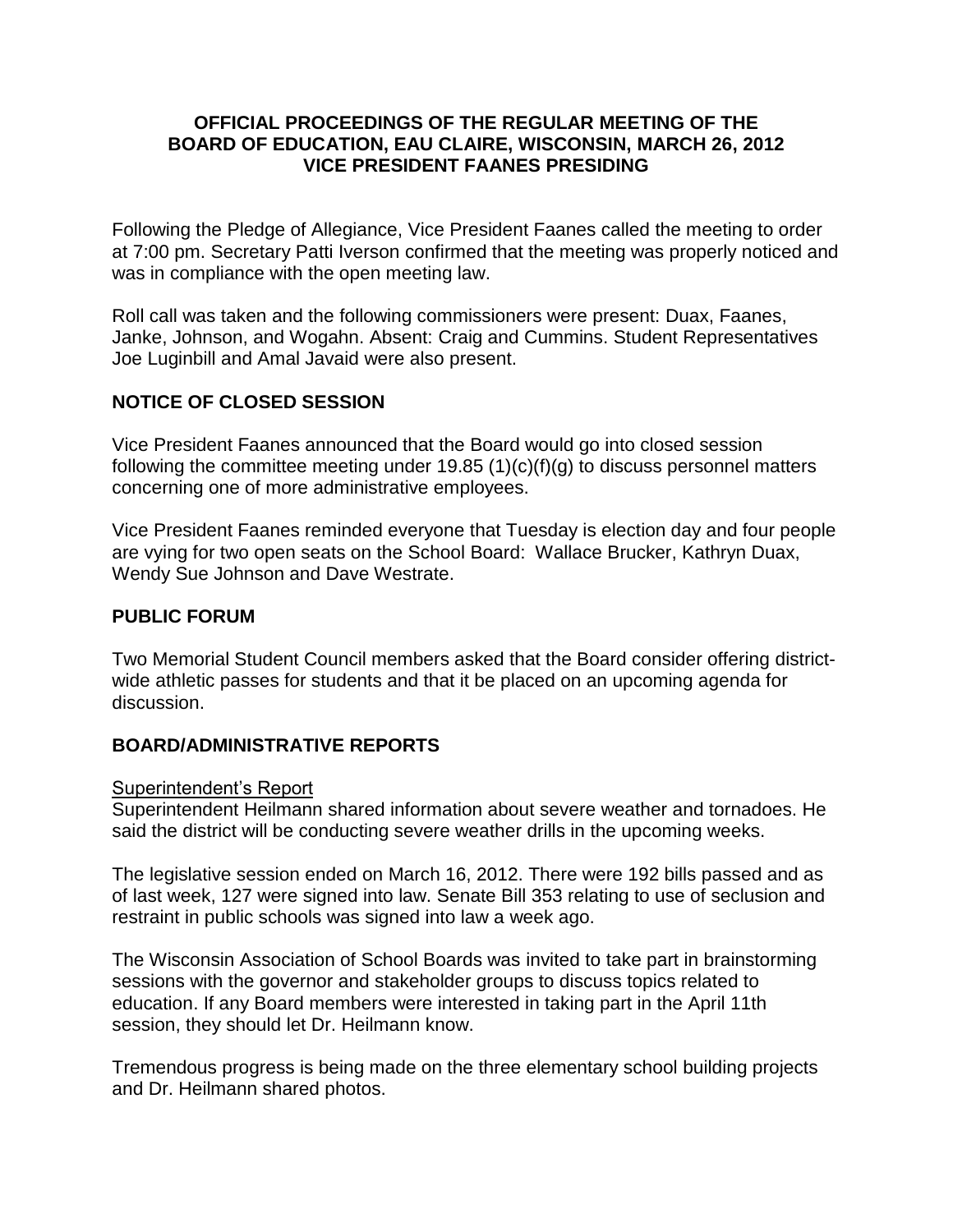There will be 18 ECASD high school students participating in the international DECA competition in Utah; nine students each from North and Memorial. Four students were crowned state champions.

### Communication to Superintendent/Board President

### Student Representative Report

Joe Luginbill said they sent questionnaires to the four School Board candidates and they will share the results with students as well as the media.

# Other Reports

*Policy and Governance Committee* There was no report.

*Budget Development Committee* The committee will meet this week.

# **CONSENT RESOLUTION AGENDA**

Com. Wogahn asked to pull Resolution 2 from the consent agenda.

Com. Duax moved, seconded by Com. Wogahn, to approve the consent resolution agenda consisting of the following items:

- The minutes of Board meeting of February 20, 2012 as mailed.
- The minutes of Board meeting of March 5, 2012, as mailed.
- The matters of employment of March 26, 2012, as presented.
- Bids for referendum work at DeLong Middle School as presented.
- **Transfer of property as presented.**

Consent resolution agenda items approved by unanimous roll call vote.

# **INDIVIDUALLY CONSIDERED RESOLUTIONS**

# Resolution #2—Minutes of Special Meeting of February 27, 2012

Com. Wogahn moved, seconded by Com. Johnson, to approve the minutes of February 27, 2012, as mailed. Carried by the following roll call vote: Ayes: Duax, Faanes, Janke, and Johnson. Abstained: Wogahn.

Regular meeting adjourned.

Submitted by Patti Iverson, Board Secretary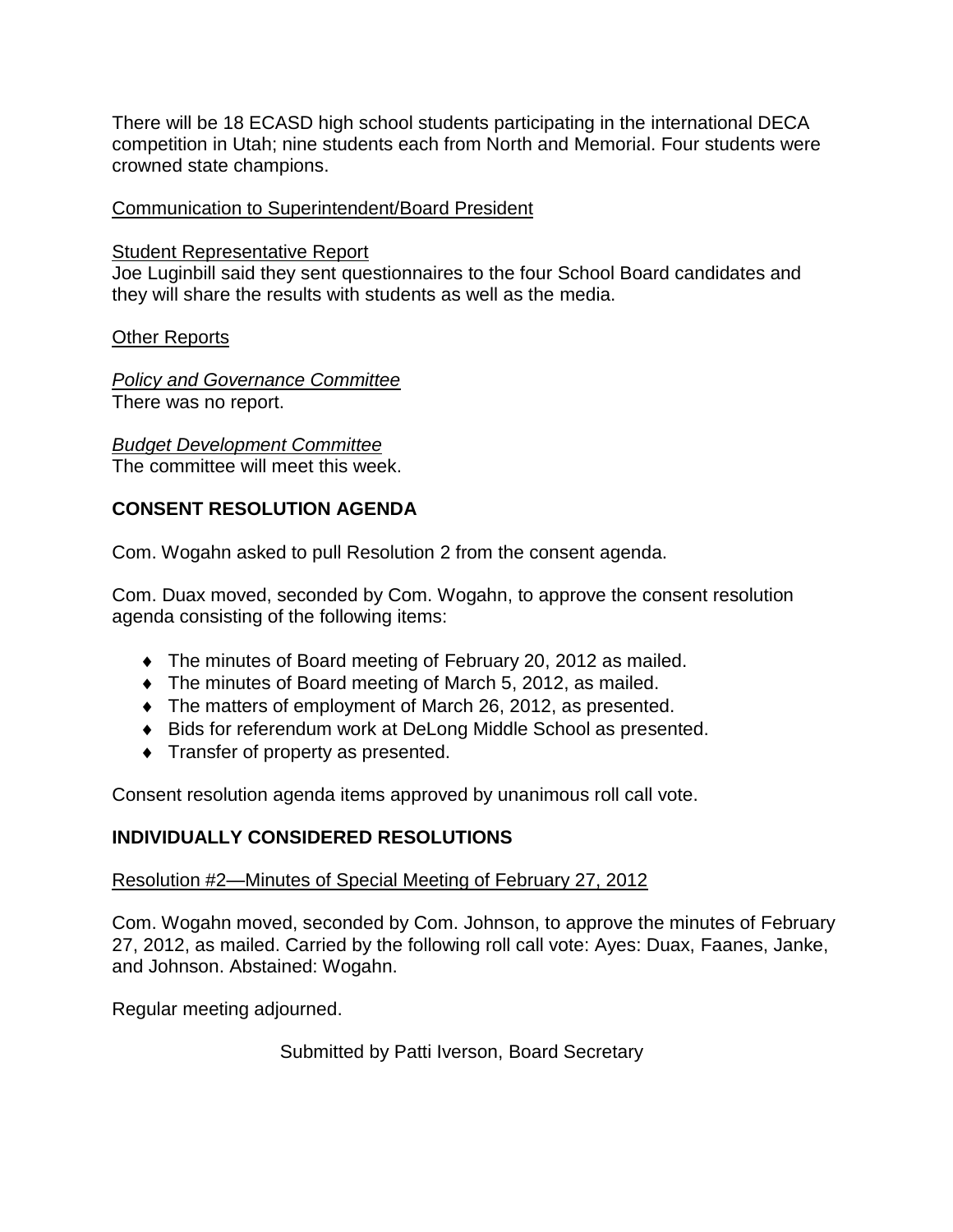#### **COMMITTEE MEETING BOARD OF EDUCATION – EAU CLAIRE, WISCONSIN MARCH 26, 2012**

1. Call to Order – Committee Meeting

Board Members present: Duax, Faanes, Janke, Johnson, and Wogahn. Absent: Craig and Cummins. Student Representatives Joe Luginbill and Amal Javaid were also present.

- 2. Committee Reports/Items for Discussion
	- A. Employee Handbook Status & Process Update

Superintendent Heilmann said the Handbook Advisory Committee members working on Part II have reviewed Sections 1-3. They met earlier in the day and finished Section 4 and started Section 5. Mindy Dale from Weld Riley Prenn & Ricci joined the group and provided information. Committee members working on Part III have completed their review of all sections and members working on Part IV are continuing their review. A document prepared by President Craig was shared with the Board which was a summary of Board minutes and discussions and the Board's inferred directives.

Dr. Heilmann said there are three sets of criteria to assess the Board process based upon these inferred directives: 1) Rationale for modification of current practice, 2) Application of Board identified specific criteria to recommendations brought forward to date, and 3) Inclusion of information when the Board reviews draft recommendations.

Executive Director of Human Resources Kay Marks created a document to assist with working on hot button items based on the Board's inferred directives. She reviewed the document and noted that the committee suggested that a section be added that would list employee concerns with proposed language items.

Board members liked the suggested format and felt it would guide discussions in a consistent way. An audience member suggested using the term 'staff feedback' rather than 'staff concerns' and Ms. Marks said she could make that change.

B. Early Learning Space Options

Tim Leibham shared information from the Demographic Trends and Facilities Committee. He provided an overview of facility needs for the early learning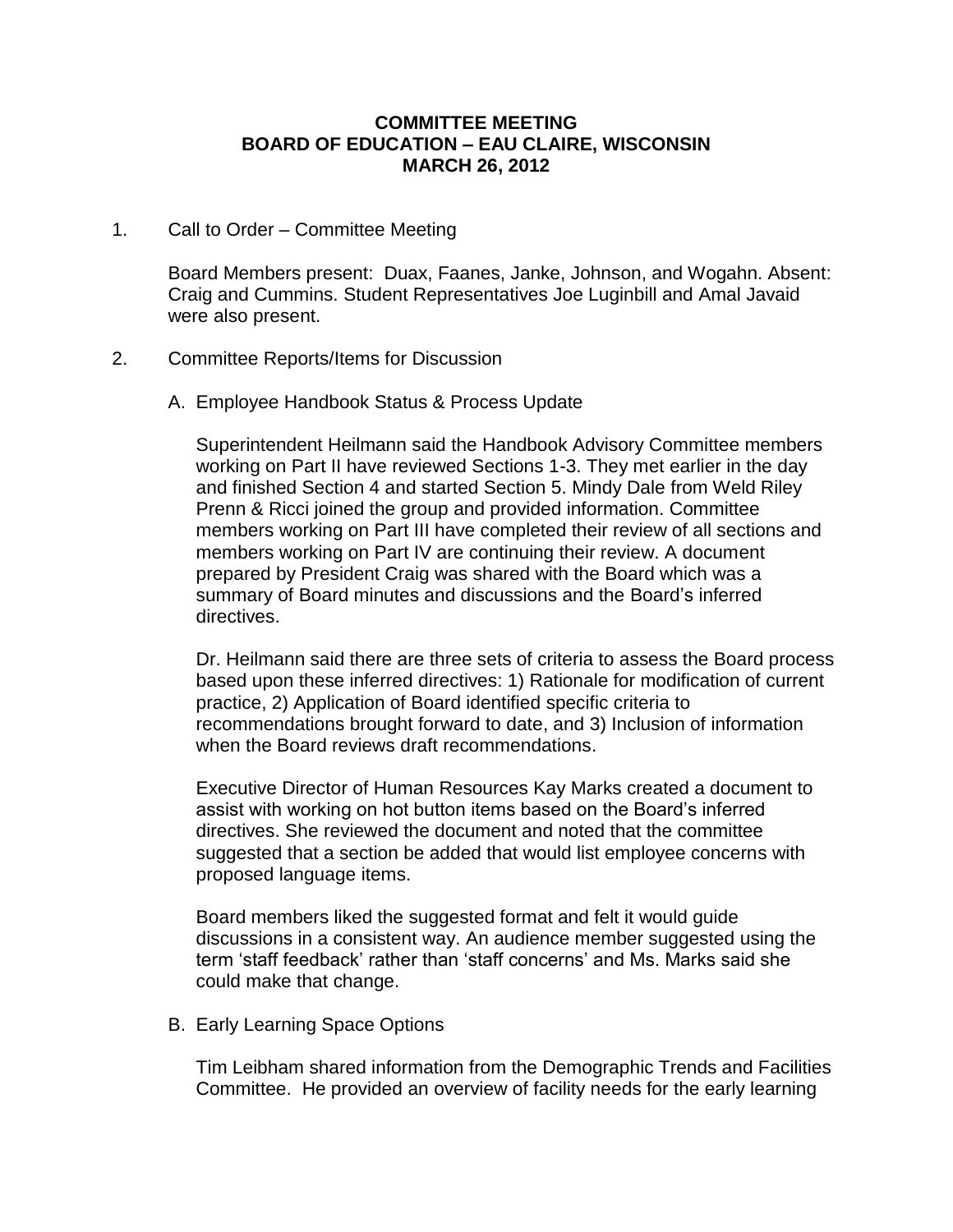program including enrollment trends and the number of sites that have been used for the program. Enrollments in the program have been higher than originally projected creating short and long-term space issues. The committee explored alternative solutions to find additional early learning space and Mr. Leibham reviewed those options.

There were three possibilities for further review including the use of Little Red, obtaining Epiphany School and continuing to relocate students and programs based on availability of space in current schools. The committee recommended considering non-referendum or referendum methods to centralize the early learning program and felt that Epiphany offered a viable solution. They asked the Board if more details could be obtained administratively so this option could be explored.

In order to have the data necessary to take to the public on costs for the Epiphany School option, the Board asked to get additional information such as transportation costs to bus all EL students to Epiphany, maintenance costs, additional staff costs, savings from not having itinerant staff travel costs, and possible leasing options. There was consensus to move forward with researching this option and getting more data. This way the Board could make decisions about possible referendum or non-referendum options.

Several members of the audience spoke in favor of the benefits of the early learning program and encouraged the Board to look at facility needs to deliver the program.

The Board also reminded the public about the possibility of naming rights if anyone is interested in donating a facility.

C. First Reading of New ECASD Policy 441.2—Student Representation at School Board Meetings

Com. Duax said that Joe Luginbill sent Board members an e-mail with suggestions for revisions to the policy. She said she was comfortable with the item that said if a student is no longer able to serve, they must send a letter of resignation to the Board Clerk and then the principal would appoint a replacement for the remainder of the term.

Com. Duax moved, seconded by Com. Wogahn, to amend Policy 441.2 by adding a statement that if a student is no longer able to serve, they must send a letter of resignation to the Board Clerk and the principal would appoint a replacement for the remainder of the term. Carried by unanimous roll call vote.

Joe Luginbill shared the first reading of Policy 441.2—Student Representation at School Board Meetings with the approved amendment: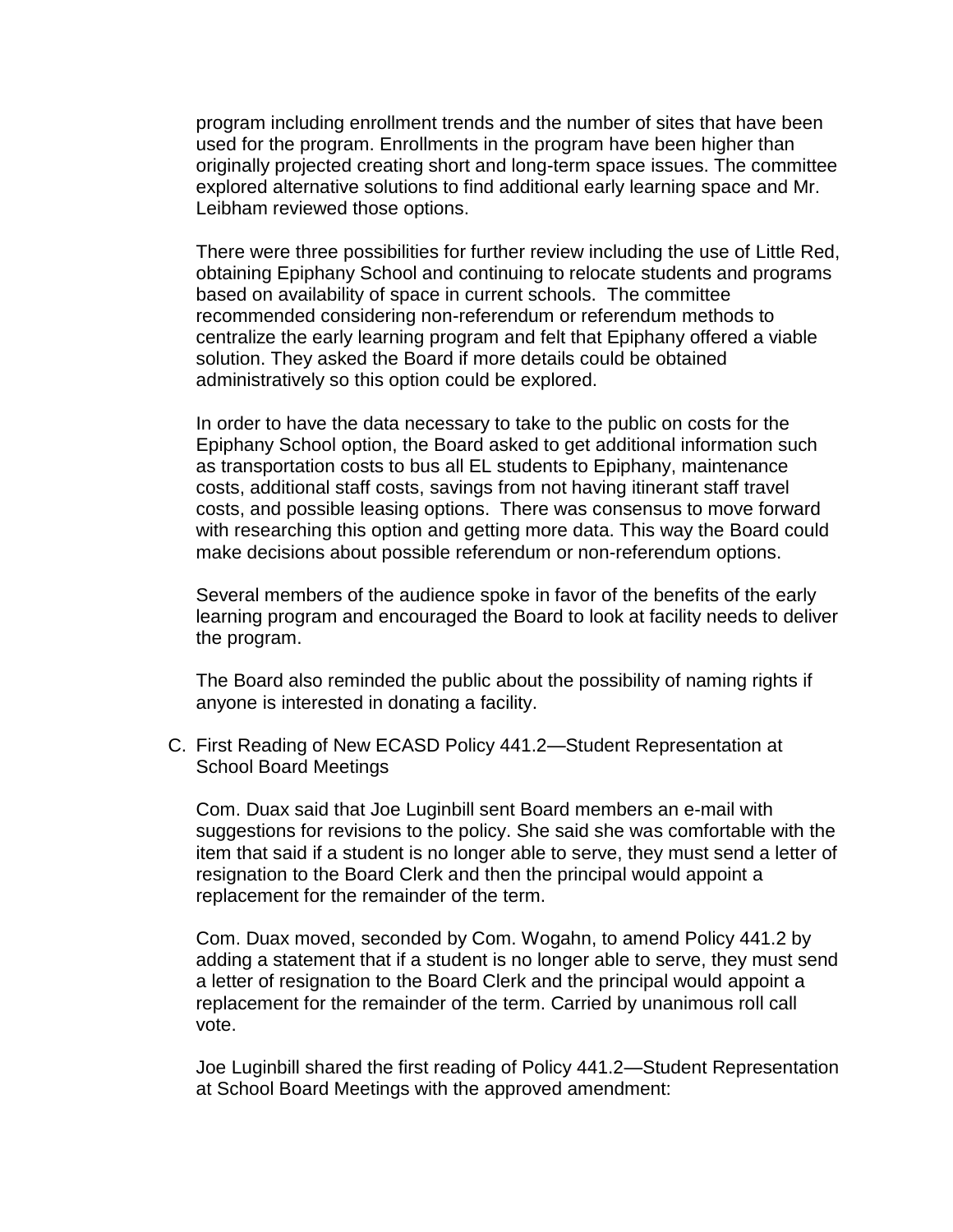Essential factors in creating stimulating learning environments that provide for postsecondary successes in civic engagement and critical thinking are:

- Active involvement of students in their education, including educational planning & evaluation.
- Learning opportunities that promote a spirit of inquiry where students may freely express views, listen to counter positions, and evaluate conclusions.
- Expectations that students will demonstrate the use of democratic principles in their daily interactions.

To this end, the ECASD School Board authorizes that student representatives have an active role at open session School Board meetings. It is recognized that student representatives will bring to the discussion perspectives and opinions about daily school expectations and activities as well as communicate students' reactions to proposed organizational modifications at the Board level.

The following are hereby endorsed by the Eau Claire School Board stipulating the requirements for student representation:

- 1. There shall be one student representative from North High School and one student representative from Memorial High School to the Board of the Eau Claire Area School District.
- 2. Any registered student shall submit application to represent her/his school to the principal by the second Tuesday in April.
- 3. Two ECASD School Board members and an administrator will conduct interviews and select the representatives by the second Monday in May.
- 4. The representatives shall serve a term from September  $1<sup>st</sup>$  through May 31 $<sup>st</sup>$ .</sup>
- 5. If a student is no longer able to serve as Student Representative to the Board of Education, they must send a letter of resignation to the School Board Clerk. A replacement for the representative will be appointed by the school principal for the remainder of their term.
- 3. Request for Future Agenda Items

Com. Janke said he would like to get a report on the costs incurred for legal services by the district and the hourly rates charged by each company.

In lieu of recent news reports, Mr. Janke asked if the district uses pink slime as a meat filler in the school meal program.

- 4. Other Business
- 5. Motion to Adjourn Committee Meeting

Com. Wogahn moved, seconded by Com. Duax, to adjourn committee meeting. Carried by unanimous voice of acclamation.